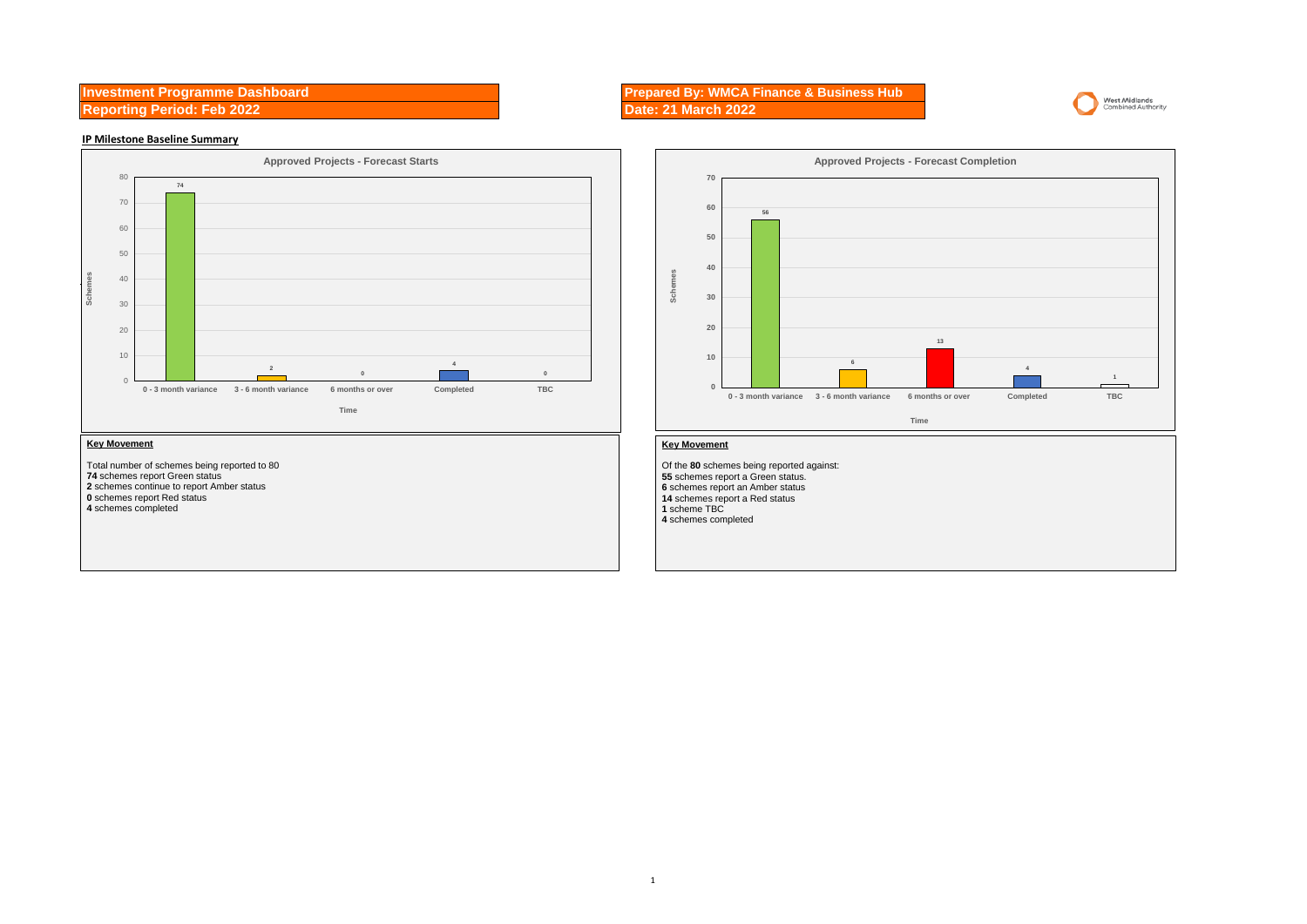| <b>IN FLIGHT: Committed Projects (with committed funding)</b>                                |                                                        |                                                     |                                   |                                             |                              |                                                              |                                         |                                                  |                                                 |                                                    |                                                                                                                                   |
|----------------------------------------------------------------------------------------------|--------------------------------------------------------|-----------------------------------------------------|-----------------------------------|---------------------------------------------|------------------------------|--------------------------------------------------------------|-----------------------------------------|--------------------------------------------------|-------------------------------------------------|----------------------------------------------------|-----------------------------------------------------------------------------------------------------------------------------------|
| Project                                                                                      | <b>Current</b><br><b>Business Case</b><br><b>Stage</b> | <b>Business</b><br>Case<br><b>Approval</b><br>Level | <b>BC Approval</b><br><b>Date</b> | Next BC &<br><b>Date</b><br><b>Expected</b> | <b>Committed</b><br>Sum (£m) | <b>Actual</b><br><b>WMCA</b><br><b>Spend to</b><br>Date (£m) | Approved<br><b>Start Date:</b><br>BC/FA | Forecast /<br><b>Actual Start</b><br><b>Date</b> | Approved<br><b>Completion</b><br>Date:<br>BC/FA | <b>Forecast / Actual</b><br><b>Completion Date</b> | <b>Comment</b>                                                                                                                    |
| <b>UKC Interchange</b>                                                                       |                                                        |                                                     |                                   |                                             |                              |                                                              |                                         |                                                  |                                                 |                                                    |                                                                                                                                   |
| <b>UGC Business Plan, UGC</b><br>Operating Costs - 7 Years to<br>31/03/23.                   | SOC                                                    | Investment<br>Board                                 | 13/02/2018                        | N/A                                         | 9.95                         | 7.15                                                         | 01/04/2016                              | 01/04/2016                                       | 31/03/2023                                      | 31/03/2023                                         | UGC draw down of operating budget as agreed in business<br>case.                                                                  |
| HS2 Hybrid Act Change (HS2<br>Parallel Designs)                                              | <b>OBC</b>                                             | Investment<br>Board                                 | 13/02/2018                        | N/A                                         | 9.80                         | 7.24                                                         | 30/03/2018                              | 30/03/2018                                       | 30/07/2019                                      | 31/12/2025                                         | Forecast completion beyond approved date.<br>Change Request due to be submitted to WMCA Assurance to<br>extend completion date.   |
| <b>HS2 Parallel Designs -</b><br>Automated People Mover<br>Alignment and Capacity<br>Upgrade | <b>FBC</b>                                             | Investment<br>Board                                 | 10/08/2020                        | N/A                                         | 5.75                         | 0.00                                                         | 10/08/2020                              | 10/08/2020                                       | 31/03/2027                                      | 31/03/2027                                         |                                                                                                                                   |
| HS2 Parallel Designs - Hub<br>Movement and Connectivity                                      | SOC                                                    | <b>SLT</b>                                          | 26/08/2020                        | OBC<br><b>TBC</b>                           | 2.28                         | 0.17                                                         | 26/08/2020                              | 26/08/2020                                       | 31/03/2023                                      | 31/03/2023                                         |                                                                                                                                   |
| HS2 Parallel Designs - Arden<br>Cross Multi-Storey Car Park &<br><b>Balancing Ponds</b>      | <b>OBC</b>                                             | <b>WMCA Board</b>                                   | 23/07/2021                        | <b>FBC</b><br>2022/23                       | 5.42                         | 1.72                                                         | 18/09/2020                              | 18/09/2020                                       | 30/06/2023                                      | 30/06/2023                                         |                                                                                                                                   |
| <b>HS2 Parallel Designs -</b><br>Roundabout Overtrace                                        | <b>FBC</b>                                             | <b>WMCA Board</b>                                   | 13/09/2019                        | N/A                                         | 18.58                        | 7.37                                                         | 13/09/2019                              | 13/09/2019                                       | 31/10/2021                                      | 31/10/2021                                         | Completion date overdue.<br>Work still ongoing due to HS2 overall delays and the<br>ntegration of this project in main HS2 works. |
| HS2 Parallel Designs - Highway<br>Pinch-Point Improvements [NEC<br>Longabout]                | <b>FBC</b>                                             | <b>WMCA Board</b>                                   | 09/11/2019                        | N/A                                         | 2.15                         | 0.47                                                         | 04/01/2020                              | 04/01/2020                                       | 31/05/2022*                                     | 31/05/2022                                         | Change Request received Feb22 for additional funding and<br>extended completion date.                                             |
| Birmingham International<br>Station - Integrated Transport<br>Hub                            | <b>OBC</b>                                             | Investment<br>Board                                 | 30/04/2018                        | <b>FBC</b><br>Mar-21                        | 8.27                         | 6.10                                                         | 01/07/2021                              | 01/07/2021                                       | 24/12/2025                                      | 24/12/2025                                         | 19/07/21: Project is on hold, pending funding discussion with<br><b>DfT</b>                                                       |
| Strategy: Utilities, Land Value,<br><b>Car Parking</b>                                       | SOC                                                    |                                                     | 23/05/2017                        | OBC TBC                                     | 0.24                         | 0.18                                                         | 31/03/2017                              | 30/05/2017                                       | 31/07/2021                                      | 31/07/2021                                         | Completion date overdue.<br>Awaiting sponsor's request for a Change Request (including<br>several other projects).                |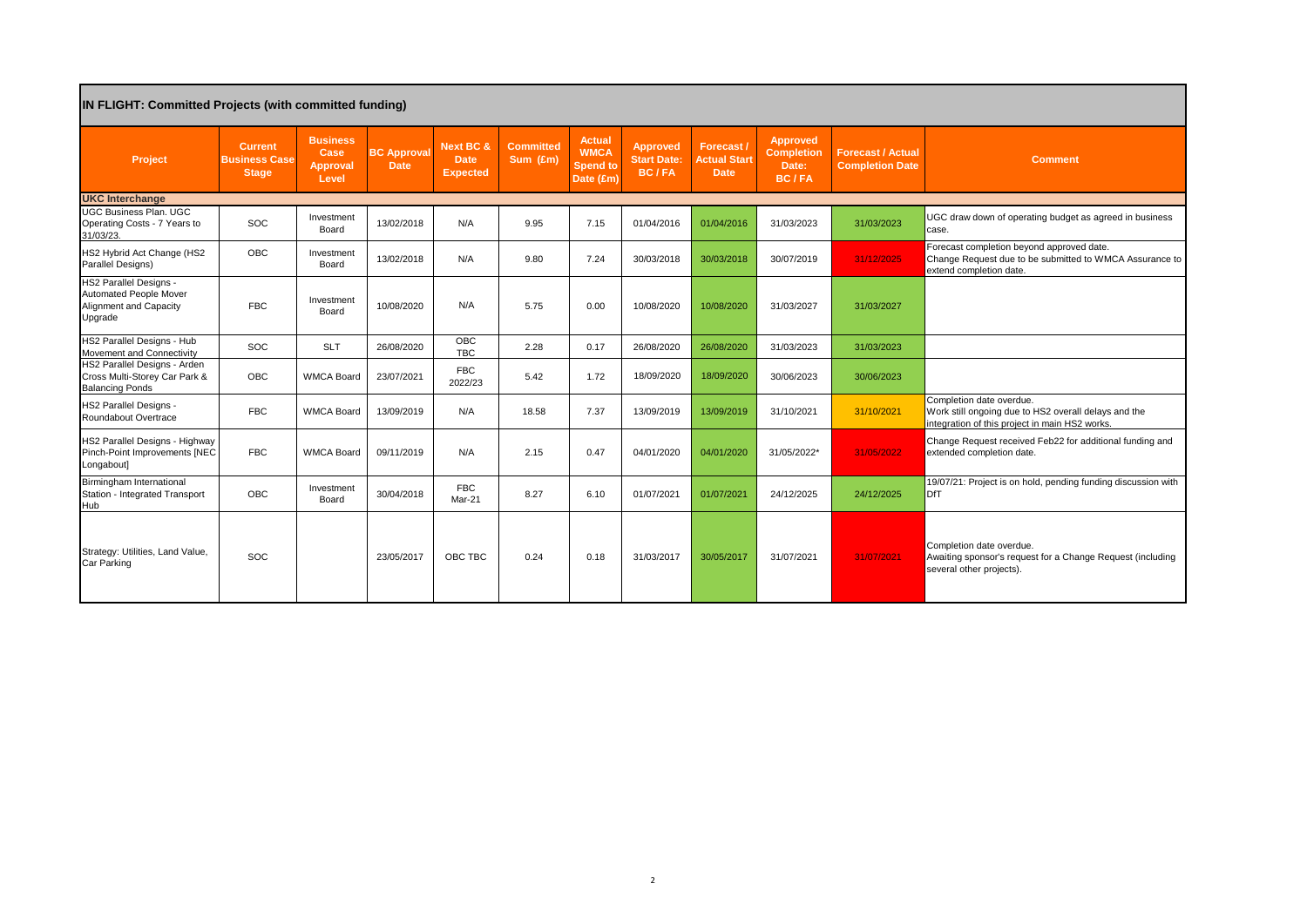| <b>Project</b>                                                     | <b>Current</b><br><b>Business Case</b><br><b>Stage</b> | <b>Business</b><br>Case<br>Approval<br>Level | <b>BC Approval</b><br><b>Date</b> | Next BC &<br><b>Date</b><br><b>Expected</b> | <b>Committed</b><br>Sum (£m) | <b>Actual</b><br><b>WMCA</b><br><b>Spend to</b><br>Date (£m) | <b>Approved</b><br><b>Start Date:</b><br>BC/FA | Forecast /<br><b>Actual Start</b><br><b>Date</b> | Approved<br><b>Completion</b><br>Date:<br>BC/FA | <b>Forecast / Actual</b><br><b>Completion Date</b> | <b>Comment</b>                                                                                                                  |
|--------------------------------------------------------------------|--------------------------------------------------------|----------------------------------------------|-----------------------------------|---------------------------------------------|------------------------------|--------------------------------------------------------------|------------------------------------------------|--------------------------------------------------|-------------------------------------------------|----------------------------------------------------|---------------------------------------------------------------------------------------------------------------------------------|
| <b>UKC Infrastructure</b>                                          |                                                        |                                              |                                   |                                             |                              |                                                              |                                                |                                                  |                                                 |                                                    |                                                                                                                                 |
| A45 Damson Parkway Junction<br>Improvements                        | SOC                                                    | <b>SLT</b>                                   | 20/02/2019                        | OBC<br>Oct - 21                             | 1.30                         | 0.62                                                         | 20/09/2019                                     | 20/09/2019                                       | 31/07/2022                                      | 31/07/2022                                         |                                                                                                                                 |
| A34 Stratford Road<br><b>Enhancement Study</b>                     | SOC                                                    | <b>SLT</b>                                   | 19/09/2018                        | <b>OBC</b><br>Jul - 22                      | 1.00                         | 0.51                                                         | 19/09/2018                                     | 19/09/2018                                       | 30/04/2022                                      | 31/07/2022                                         | Change request due to be submitted to WMCA Assurance to<br>extend completion date.                                              |
| A452 Chester Road<br><b>Enhancement Study</b>                      | SOC                                                    | <b>SLT</b>                                   | 19/09/2018                        | <b>OBC</b><br>Mar - 22                      | 1.11                         | 0.42                                                         | 19/09/2018                                     | 19/09/2018                                       | 30/09/2022                                      | 31/03/2022                                         | Change request due to be submitted to WMCA Assurance to<br>accelerate completion date from Sep-22 to Mar-22.                    |
| Solihull Town Centre Access<br>Improvements                        | SOC                                                    | <b>SLT</b>                                   | 19/09/2018                        | <b>OBC</b><br>May - 21                      | 2.72                         | 1.52                                                         | 19/09/2018                                     | 19/09/2018                                       | 31/07/2022                                      | 31/07/2022                                         |                                                                                                                                 |
| Wildlife Ways (A45 to Town<br>Centre Damson Parkway Cycle<br>Link) | <b>FBC</b>                                             | <b>WMCA Board</b>                            | 28/09/2018                        | N/A                                         | 2.47                         | 2.01                                                         | 01/10/2018                                     | 01/10/2018                                       | 30/09/2023                                      | 31/12/2023                                         | Change request due to be submitted to WMCA Assurance to<br>extend completion date to Dec-23.                                    |
| <b>Birmingham Business Park</b><br>Southern Access                 | SOC                                                    | Investment<br>Board                          | 06/10/2017                        | N/A                                         | 0.05                         | 0.02                                                         | 06/10/2017                                     | 06/10/2017                                       | 31/12/2019                                      | 31/03/2022                                         | Forecast completion beyond approved date.<br>Change Request due to be submitted to WMCA Assurance to<br>extend completion date. |
| Solihull Town Centre Public<br>Realm Improvement scheme            | <b>SOC</b>                                             | Investment<br>Board                          | 06/10/2017                        | <b>OBC</b><br>Jul - 22                      | 0.53                         | 0.29                                                         | 06/10/2017                                     | 06/10/2017                                       | 31/07/2021                                      | 31/07/2022                                         | Forecast completion beyond approved date.<br>Change Request due to be submitted to WMCA Assurance to<br>extend completion date. |
| Kingshurst Village Centre                                          | OBC                                                    | Investment<br>Board                          | 15/06/2020                        | <b>FBC</b><br>Jul - 22                      | 5.69                         | 3.63                                                         | 15/06/2020                                     | 15/06/2020                                       | 28/02/2022                                      | 31/07/2022                                         | Forecast completion beyond approved date.<br>Change Request due to be submitted to WMCA Assurance to<br>extend completion date. |
| Chelmsley Wood Town Centre                                         | SOC                                                    | Investment<br>Board                          | 06/10/2017                        | OBC<br>Sep - 22                             | 3.40                         | 2.16                                                         | 06/10/2017                                     | 06/10/2017                                       | 12/12/2021                                      | 30/09/2022                                         | Forecast completion beyond approved date.<br>Change Request due to be submitted to WMCA Assurance to<br>extend completion date. |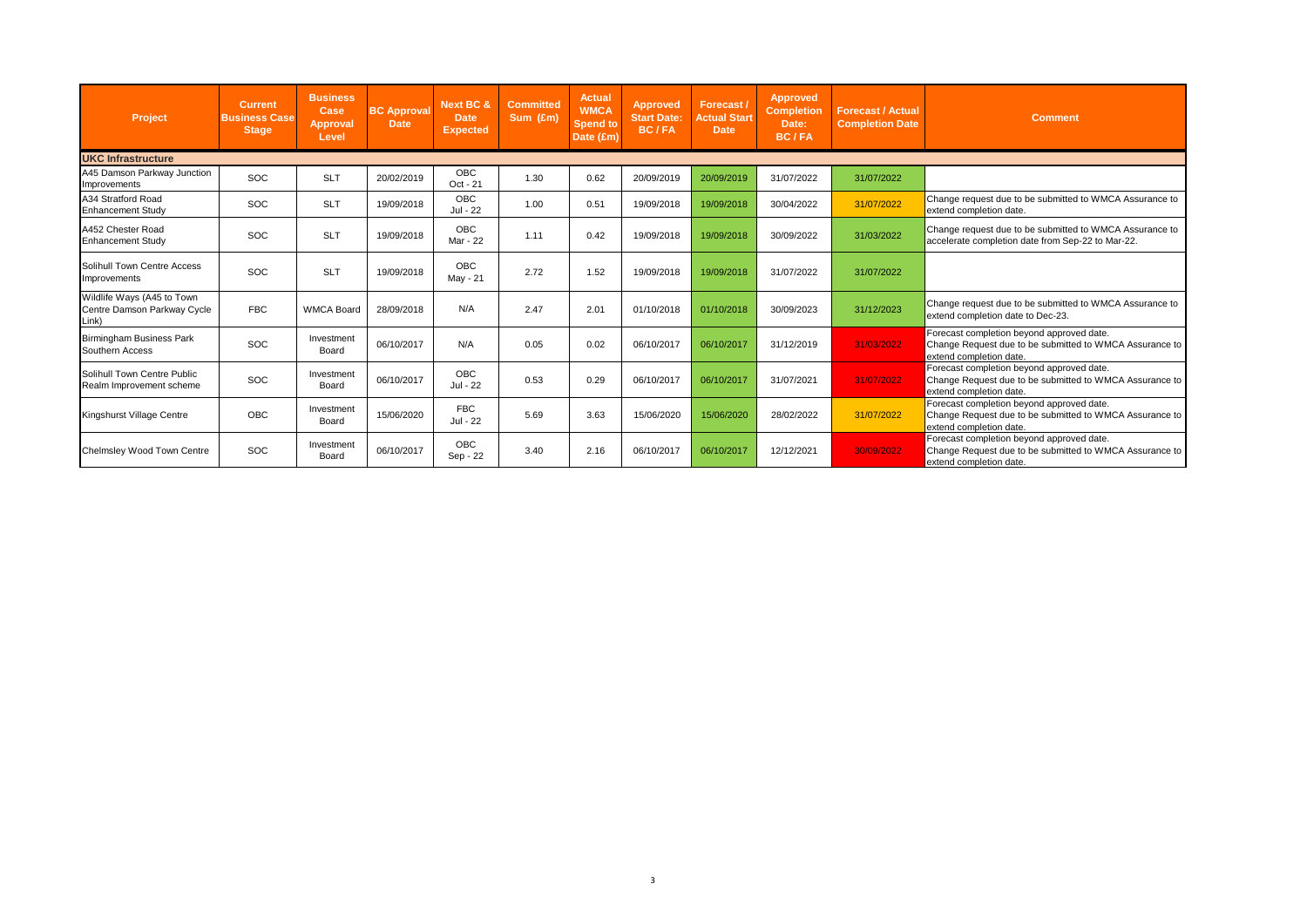| Project                                                                                                                 | <b>Current</b><br><b>Business Case</b><br><b>Stage</b> | <b>Business</b><br>Case<br>Approval<br>Level | <b>BC Approval</b><br><b>Date</b> | Next BC &<br><b>Date</b><br><b>Expected</b>    | <b>Committed</b><br>Sum (£m) | <b>Actual</b><br><b>WMCA</b><br><b>Spend to</b><br>Date (£m) | Approved<br><b>Start Date:</b><br>BC/FA | Forecast /<br><b>Actual Start</b><br><b>Date</b> | <b>Approved</b><br><b>Completion</b><br>Date:<br><b>BC/FA</b> | <b>Forecast / Actual</b><br><b>Completion Date</b> | <b>Comment</b>                                                                                                                                                 |
|-------------------------------------------------------------------------------------------------------------------------|--------------------------------------------------------|----------------------------------------------|-----------------------------------|------------------------------------------------|------------------------------|--------------------------------------------------------------|-----------------------------------------|--------------------------------------------------|---------------------------------------------------------------|----------------------------------------------------|----------------------------------------------------------------------------------------------------------------------------------------------------------------|
| Accelerating Housing Delivery -<br>Simon Digby                                                                          | <b>OBC</b>                                             | Investment<br>Board                          | 06/10/2017                        | <b>FBC</b><br>Jun - 23                         | 1.12                         | 0.77                                                         | 06/10/2017                              | 06/10/2017                                       | 30/04/2021                                                    | 15/12/2021                                         | No further business case development to be funded by<br>WMCA Investment Programme.<br>Team checking status with the Sponsor for closure.                       |
| Walking, Cycling & Green<br>Infrastructure Investment<br>Programme                                                      | <b>SOC</b>                                             | Investment<br>Board                          | 20/08/2018                        | OBC *2<br>Mar - 22                             | 0.80                         | 0.49                                                         | 20/08/2018                              | 20/08/2018                                       | 31/05/2021                                                    | 31/03/2022                                         | Forecast completion beyond approved date.<br>Change Request due to be submitted to WMCA Assurance to<br>extend completion date.                                |
| <b>UKC Hub Access and Transport</b><br>Modelling Programme                                                              | SOC                                                    | Investment<br>Board                          | 20/08/2018                        | <b>SOC</b><br>Jul - 22                         | 0.46                         | 0.44                                                         | 20/08/2018                              | 20/08/2018                                       | 31/10/2020                                                    | 31/07/2022                                         | Forecast completion beyond approved date.<br>Change Request due to be submitted to WMCA Assurance to<br>extend completion date.                                |
| Solihull Station Integrated<br><b>Transport Hub</b>                                                                     | SOC                                                    | Investment<br>Board                          | 20/08/2018                        | <b>OBC</b><br>Dec - 21                         | 2.08                         | 1.21                                                         | 20/08/2018                              | 20/08/2018                                       | 31/03/2021                                                    | 31/12/2021                                         | Forecast completion beyond approved date.<br>Change Request due to be submitted to WMCA Assurance to<br>extend completion date.                                |
| Solihull Town Centre -<br>Development & Investment                                                                      | SOC                                                    | Investment<br>Board                          | 20/08/2018                        | <b>OBC</b><br>Sept-22                          | 1.85                         | 1.81                                                         | 20/08/2018                              | 20/08/2018                                       | 30/09/2022                                                    | 31/10/2022                                         | Change Request approved by Statutory Officers to extend<br>completion date to Oct-22 and notifying us of projects falling<br>within the schemes going forward. |
| Accelerated Housing Delivery -<br><b>Utilising Solihull Assets</b>                                                      | SOC                                                    | Investment<br>Board                          | 20/08/2018                        | <b>OBC</b><br>Jan - 22                         | 2.82                         | 2.06                                                         | 20/08/2018                              | 20/08/2018                                       | 31/01/2022                                                    | 31/12/2022                                         | Change Request approved by Statutory Officers to extend<br>completion date to Dec-22 and notifying us of projects falling<br>within the schemes going forward. |
| Playing Pitch Implementation<br>Strategy                                                                                | <b>SOC</b>                                             | SOP                                          | 13/01/2022                        | <b>OBC</b><br>Aug - 22                         | 0.34                         | 0.00                                                         | 13/01/2022                              | 13/01/2022                                       | 31/08/2022                                                    | 31/08/2022                                         | Spin-off of Project 31317, with no additional funding<br>commitment from WMCA.                                                                                 |
| Inclusive Growth - Securing<br>Social Value                                                                             | SOC                                                    | Investment<br>Board                          | 20/08/2018                        | <b>FBC</b><br>Jun - 22                         | 1.24                         | 0.50                                                         | 20/08/2018                              | 20/08/2018                                       | 30/06/2022                                                    | 30/06/2022                                         |                                                                                                                                                                |
| Sustainable Energy - Enabling<br>Clean Growth and Mobility                                                              | SOC                                                    | Investment<br>Board                          | 20/08/2018                        | OBC<br>Mar - 23                                | 0.62                         | 0.40                                                         | 20/08/2018                              | 20/08/2018                                       | 31/03/2023                                                    | 31/03/2023                                         |                                                                                                                                                                |
| Sustainable Energy - UKC Hub<br>Low Carbon Heat Network                                                                 | SOC                                                    | Investment<br>Board                          | 20/08/2018                        | OBC TBC                                        | 0.17                         | 0.04                                                         | 20/08/2018                              | 20/08/2018                                       | 30/09/2022                                                    | 30/09/2022                                         |                                                                                                                                                                |
| Low Carbon Future Mobility                                                                                              | SOC                                                    | Investment<br>Board                          | 20/08/2018                        | SOC<br>May - 21                                | 0.52                         | 0.32                                                         | 20/08/2018                              | 20/08/2018                                       | 31/12/2023                                                    | 31/12/2023                                         | 27/08/21: Statutory Officer approved SOC to provide<br>additional funding of up to £150k from WMCA Investment<br>Programme in order to progress to OBC.        |
| UK Central Infrastructure -<br>Sustainable Energy - Solihull<br>Town Centre Low Carbon<br><b>Energy Network</b>         | <b>OBC</b>                                             | Investment<br>Board                          | 15/06/2020                        | <b>FBC</b><br>Mar - 22                         | 2.47                         | 1.11                                                         | 15/06/2020                              | 15/06/2020                                       | 31/01/2023                                                    | 31/03/2022                                         | Change due to be submitted May-21 to WMCA Assurance to<br>accelerate completion date to Mar-22.                                                                |
| UK Central Infrastructure - Local<br>Strategic Network Resilience:<br><b>Connectivity and Enhancements</b><br>Programme | SOC                                                    | <b>SLT</b>                                   | 18/03/2020                        | <b>OBC</b><br>Mar - 21<br>Apr - 22<br>Oct - 22 | 1.12                         | 0.60                                                         | 18/03/2020                              | 18/03/2020                                       | 28/02/2022                                                    | 31/10/2022                                         | Forecast completion beyond approved date.<br>Change Request due to be submitted to WMCA Assurance to<br>extend completion date.                                |
| <b>Smarter Resilient Assets (SRA)</b>                                                                                   | <b>OBC</b>                                             | <b>SLT</b>                                   | 12/11/2021                        | <b>FBC</b>                                     | 0.00                         | 0.00                                                         | 12/11/2021                              | 12/11/2021                                       | 28/02/2022                                                    | 28/02/2022                                         | First (of three) OBCs from SOC '31313 UK Central<br>Infrastructure - Local Strategic Network Resilience:<br>Connectivity and Enhancements Programme'           |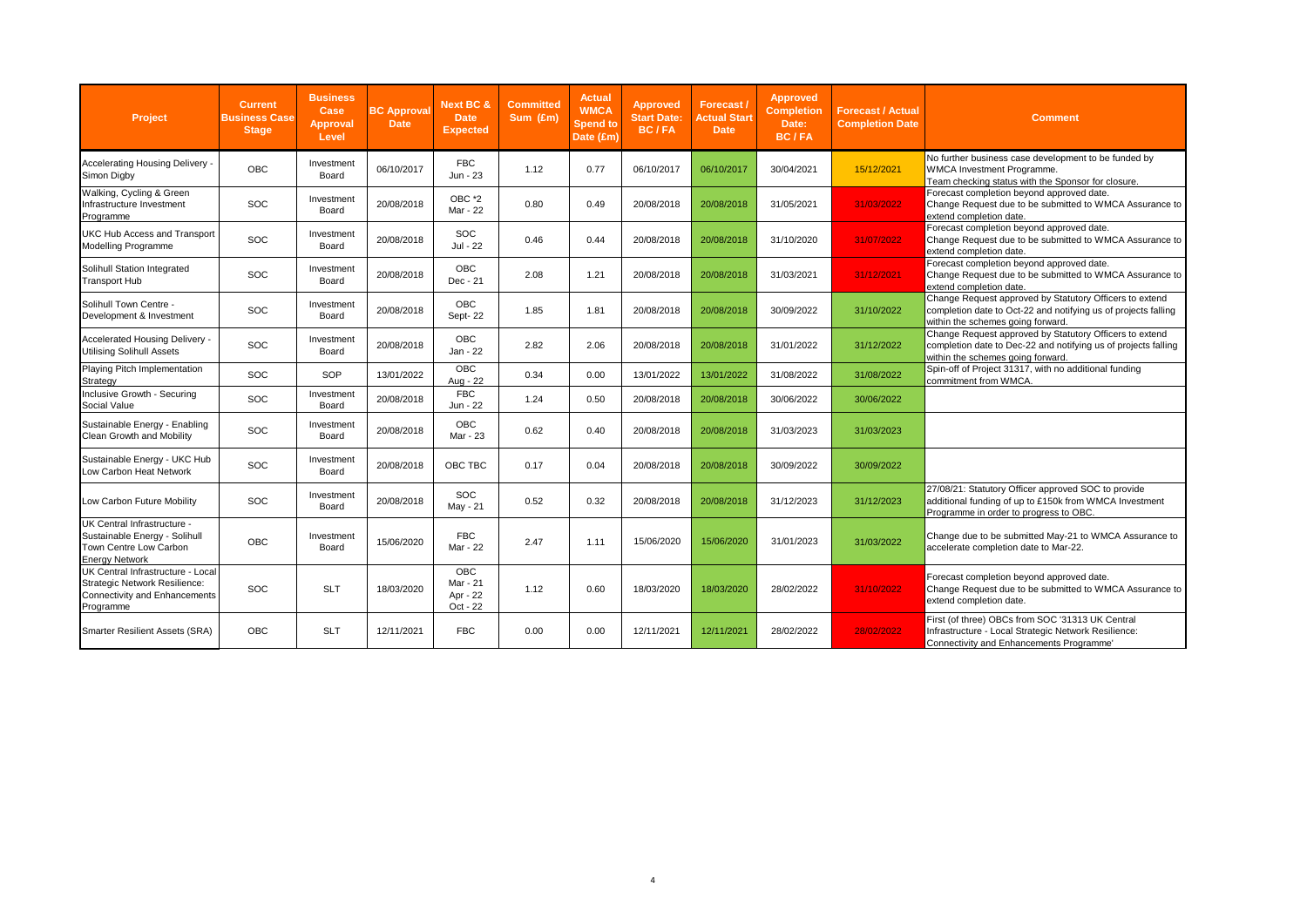| Project                                                    | <b>Current</b><br><b>Business Case</b><br><b>Stage</b> | <b>Business</b><br>Case,<br><b>Approval</b><br>Level | <b>BC Approval</b><br><b>Date</b> | <b>Next BC &amp;</b><br><b>Date</b><br><b>Expected</b> | Committed<br>Sum (£m)                      | <b>Actual</b><br><b>WMCA</b><br>Spend to<br>Date (£m) | <b>Approved</b><br><b>Start Date:</b><br>BC/FA | Forecast/<br><b>Actual Start</b><br><b>Date</b> | <b>Approved</b><br><b>Completion</b><br>Date:<br><b>BC/FA</b> | <b>Forecast / Actual</b><br><b>Completion Date</b> | <b>Comment</b>                                                                                                                                                                                                         |
|------------------------------------------------------------|--------------------------------------------------------|------------------------------------------------------|-----------------------------------|--------------------------------------------------------|--------------------------------------------|-------------------------------------------------------|------------------------------------------------|-------------------------------------------------|---------------------------------------------------------------|----------------------------------------------------|------------------------------------------------------------------------------------------------------------------------------------------------------------------------------------------------------------------------|
| <b>Coventry City Centre First</b>                          |                                                        |                                                      |                                   |                                                        |                                            |                                                       |                                                |                                                 |                                                               |                                                    |                                                                                                                                                                                                                        |
| City Centre First - Coventry<br><b>Station Master Plan</b> | <b>FBC</b>                                             | <b>WMCA Board</b>                                    | 09/03/2018                        | N/A                                                    | 39.40                                      | 35.25                                                 | 30/06/2018                                     | 31/10/2018                                      | 31/03/2023                                                    | 28/12/2022                                         |                                                                                                                                                                                                                        |
| <b>Coventry City Centre First</b>                          | <b>FBC</b>                                             | <b>WMCA Board</b>                                    | 28/06/2019                        | N/A                                                    | 31.60                                      | 31.40                                                 | 31/10/2019                                     | 31/10/2019                                      | 30/06/2021                                                    | 01/04/2023                                         |                                                                                                                                                                                                                        |
| <b>Coventry Regeneration</b>                               |                                                        |                                                      |                                   |                                                        |                                            |                                                       |                                                |                                                 |                                                               |                                                    |                                                                                                                                                                                                                        |
| Coventry City Centre South                                 | <b>FBC</b>                                             | <b>WMCA Board</b>                                    | 08/02/2018                        | N/a                                                    | 98.75                                      | 14.16                                                 | 07/03/2018                                     | 07/03/2018                                      | 30/09/2024                                                    | 31/07/2025                                         | Change Request expected from Sponsor by mid-2022.                                                                                                                                                                      |
| <b>Coventry Friargate Business</b><br>District Phase 1     | <b>FBC</b>                                             | <b>WMCA Board</b>                                    | 30/09/2018                        | N/a                                                    | 51.20                                      | 16.15                                                 | 30/09/2020                                     | 25/11/2020                                      | 30/12/2030                                                    | 30/12/2030                                         |                                                                                                                                                                                                                        |
| <b>Coventry South Interchange</b>                          |                                                        |                                                      |                                   |                                                        |                                            |                                                       |                                                |                                                 |                                                               |                                                    |                                                                                                                                                                                                                        |
| A46 Stoneleigh Junction (A46<br>ink Road Phase 1)          | <b>FBC</b>                                             | <b>WMCA Board</b>                                    | 14/09/2018                        | N/a                                                    | 6.60                                       | 0.00                                                  | 19/11/2020                                     | 19/11/2020                                      | 31/03/2023                                                    | 31/03/2023                                         |                                                                                                                                                                                                                        |
| A46 Link Road Phase 2<br>[Strategic Link]                  | SOC                                                    | <b>SLT</b>                                           | 26/06/2017                        | OBC<br>Jun-21                                          | 0.35                                       | 0.00                                                  | 26/06/2017                                     | 26/06/2017                                      | 31/03/2026                                                    | 31/03/2026                                         |                                                                                                                                                                                                                        |
| A46 Link Road Phase 3<br>[Solihull]                        | SOC                                                    | <b>SLT</b>                                           | 26/06/2017                        | OBC<br>Q4-21                                           | 0.10                                       | 0.05                                                  | 26/06/2017                                     | 26/06/2017                                      | 31/03/2026                                                    | 31/03/2026                                         |                                                                                                                                                                                                                        |
| Coventry South Interchange                                 | SOC                                                    | <b>SLT</b>                                           | 26/06/2017                        | OBC                                                    | 0.05                                       | 0.04                                                  | 26/07/2017                                     | 26/07/2017                                      | 31/01/2022                                                    | 31/01/2022                                         |                                                                                                                                                                                                                        |
| Tile Hill Station Improvements                             | SOC                                                    | <b>SLT</b>                                           | 26/06/2017                        | OBC<br><b>Nov-21</b>                                   | 0.30                                       | 0.29                                                  | 26/07/2017                                     | 26/07/2017                                      | 31/03/2022                                                    | 31/03/2022                                         |                                                                                                                                                                                                                        |
| <b>Coventry North</b>                                      |                                                        |                                                      |                                   |                                                        |                                            |                                                       |                                                |                                                 |                                                               |                                                    |                                                                                                                                                                                                                        |
| M6 Junction 3 improvements                                 | SOC                                                    | <b>SLT</b>                                           | 20/02/2018                        | OBC<br><b>Nov-20</b>                                   | 0.10                                       | 0.10                                                  | 02/04/2025                                     | 02/04/2025                                      | 30/03/2028                                                    | 30/03/2028                                         |                                                                                                                                                                                                                        |
| Kersley Link Road                                          | SOC                                                    | <b>SLT</b>                                           | 21/02/2018                        | OBC<br><b>Nov-20</b>                                   | 0.10                                       | 0.10                                                  | 01/04/2021                                     | 01/04/2021                                      | 29/03/2024                                                    | 29/03/2024                                         |                                                                                                                                                                                                                        |
| <b>Coventry VLR</b>                                        |                                                        |                                                      |                                   |                                                        |                                            |                                                       |                                                |                                                 |                                                               |                                                    |                                                                                                                                                                                                                        |
| Very Light Rail                                            | SOC                                                    | <b>WMCA Board</b>                                    | 27/11/2017                        | OBC<br>10/09/2021                                      | 12.20                                      | 11.61                                                 | 27/11/2017                                     | 27/11/2017                                      | 31/03/2022                                                    | 01/10/2022                                         | Change Request due from Sponsor to change eligible expenditure<br>and to extend completion date.                                                                                                                       |
| <b>Coventry Programme</b>                                  |                                                        |                                                      |                                   |                                                        |                                            |                                                       |                                                |                                                 |                                                               |                                                    |                                                                                                                                                                                                                        |
| City of Culture Trust 2021                                 | <b>FBC</b>                                             | <b>WMCA Board</b>                                    | 13/09/2019                        | N/a                                                    | 4.00                                       | 4.00                                                  | 13/09/2019                                     | 13/09/2019                                      | 31/03/2022                                                    | 31/05/2022                                         | Approved completion date current quarter, 100% of commited<br>funds spent.<br>Due to the pandemic the events started in May 2021 and are due to<br>finish in May 2022 (instead of in Dec 2021 as initially previewed). |
| UK Battery Industrialisation<br>Centre [UK BIC]            | <b>FBC</b>                                             | <b>WMCA Board</b>                                    | 13/09/2019                        | N/a                                                    | Up to £2.80m<br>Interest<br>(£18.00m Loan) | 18.00                                                 | 31/03/2018                                     | 31/03/2018                                      | 31/12/2033                                                    | 31/12/2033                                         |                                                                                                                                                                                                                        |
| Coventry Electric Bus City                                 | <b>FBC</b>                                             | <b>WMCA Board</b>                                    | 19/03/2021                        | N/a                                                    | 5.00                                       | 0.20                                                  | 19/03/2021                                     | 19/03/2021                                      | 31/03/2025                                                    | 31/03/2025                                         |                                                                                                                                                                                                                        |
| <b>Sprint</b>                                              |                                                        |                                                      |                                   |                                                        |                                            |                                                       |                                                |                                                 |                                                               |                                                    |                                                                                                                                                                                                                        |
| Sprint Hagley Road - Phase 2<br>Dudley & Halesowen         | SOC                                                    | <b>SLT</b>                                           | 09/01/2018                        | OBC<br>01/12/2021                                      | 2.90                                       | 0.30                                                  | 06/09/2022                                     | 01/12/2022                                      | 01/12/2025                                                    | 01/12/2025                                         |                                                                                                                                                                                                                        |
| Sprint - Birmingham to Sutton<br>Coldfield                 | SOC                                                    | <b>SLT</b>                                           | 23/05/2017                        | OBC<br><b>TBC</b>                                      | 1.23                                       | 1.23                                                  | 23/05/2017                                     | 23/05/2017                                      | 01/08/2022                                                    | 01/08/2022                                         | Programme team confirmed OBC stage is paused pending<br>confirmation of patronage and external factors.                                                                                                                |
| Sprint - A34 Walsall to<br>Birmingham                      | <b>FBC</b>                                             | <b>WMCA Board</b>                                    | 14/02/2020                        | N/a                                                    | 22.10                                      | 20.39                                                 | 01/02/2020                                     | 01/03/2020                                      | 31/03/2022                                                    | 31/03/2022                                         |                                                                                                                                                                                                                        |
| Sprint - Birmingham to<br>_ongbridge                       | SOC                                                    | <b>SLT</b>                                           | 17/08/2017                        | OBC<br>01/12/2022                                      | 0.30                                       | 0.13                                                  | 01/12/2023                                     | 01/12/2023                                      | 01/12/2026                                                    | 01/12/2026                                         |                                                                                                                                                                                                                        |
| Sprint - Hall Green to<br>nterchange via Solihull          | SOC                                                    | <b>SLT</b>                                           | 22/11/2017                        | OBC<br>01/12/2023                                      | 0.30                                       | 0.09                                                  | 01/12/2024                                     | 01/12/2024                                      | 31/03/2028                                                    | 31/03/2028                                         |                                                                                                                                                                                                                        |
| Sprint - A45 Birmingham to<br>Airport and Solihull         | <b>FBC</b>                                             | <b>WMCA Board</b>                                    | 14/02/2020                        | N/a                                                    | 20.20                                      | 2.68                                                  | 01/02/2020                                     | 01/03/2020                                      | 31/03/2022                                                    | 31/03/2022                                         |                                                                                                                                                                                                                        |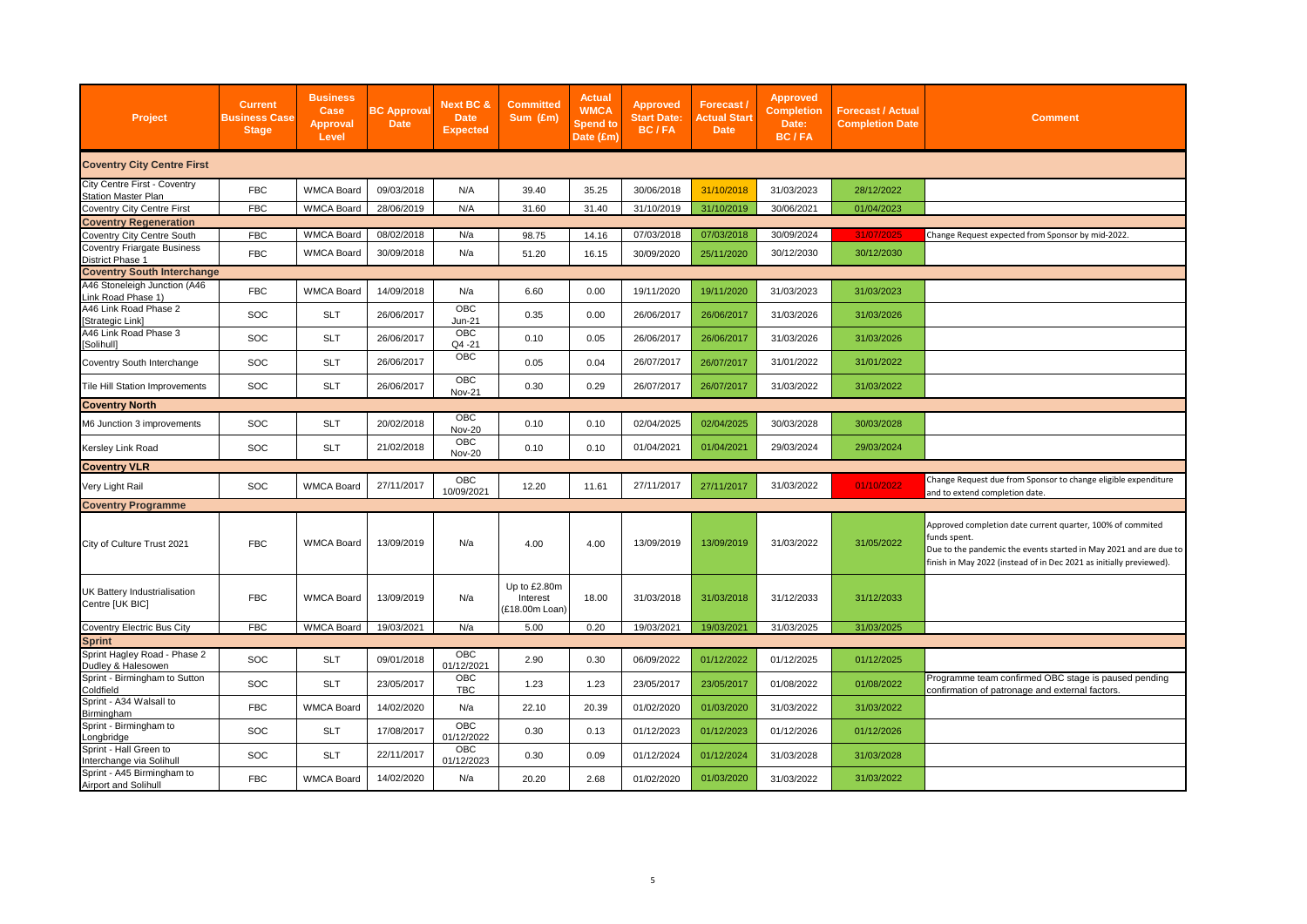| <b>Project</b>                                                        | <b>Current</b><br><b>Business Case</b><br><b>Stage</b> | <b>Business</b><br>Case<br>Approval<br>Level | <b>BC Approval</b><br><b>Date</b> | <b>Next BC &amp;</b><br><b>Date</b><br><b>Expected</b> | <b>Committed</b><br>Sum (£m) | <b>Actual</b><br><b>WMCA</b><br><b>Spend to</b><br>Date (£m) | <b>Approved</b><br><b>Start Date:</b><br>BC/FA | Forecast/<br><b>Actual Start</b><br><b>Date</b> | <b>Approved</b><br><b>Completion</b><br>Date:<br>BC/FA | <b>Forecast / Actual</b><br><b>Completion Date</b> | <b>Comment</b>                                                                                                                                                                                                                               |
|-----------------------------------------------------------------------|--------------------------------------------------------|----------------------------------------------|-----------------------------------|--------------------------------------------------------|------------------------------|--------------------------------------------------------------|------------------------------------------------|-------------------------------------------------|--------------------------------------------------------|----------------------------------------------------|----------------------------------------------------------------------------------------------------------------------------------------------------------------------------------------------------------------------------------------------|
| <b>Metro Programme</b>                                                |                                                        |                                              |                                   |                                                        |                              |                                                              |                                                |                                                 |                                                        |                                                    |                                                                                                                                                                                                                                              |
| Metro East Birmingham -<br>Solihull (EBS)                             | <b>SOC</b>                                             | Investment<br>Board                          | 07/07/2017                        | OBC<br><b>TBC</b>                                      | 10.20                        | 9.70                                                         | 07/07/2017                                     | 07/07/2017                                      | <b>TBC</b>                                             | <b>TBC</b>                                         | An OBC was produced for DfT review in Sep 2017. Since<br>then sceheme has been on hold until further development<br>funding is made available.                                                                                               |
| Metro:<br><b>Bilston Road Track</b><br>Replacement Phase 2            | <b>FBC</b>                                             | <b>WMCA Board</b>                            | 17/02/2017                        | N/a                                                    | 15.03                        | 13.91                                                        | 01/01/2017                                     | 01/01/2017                                      | 31/12/2017                                             | 31/12/2017                                         | Project complete. Some budget retained to settle snagging<br>issues with the contractor. Once this is resolved the project<br>will be fully marked as complete.                                                                              |
| Metro Birmingham Eastside<br>Extension                                | <b>FBC</b>                                             | <b>WMCA Board</b>                            | 14/02/2020                        | N/A                                                    | 18.50                        | 0.00                                                         | 02/01/2020                                     | 01/06/2020                                      | 31/07/2025                                             | 31/12/2025                                         |                                                                                                                                                                                                                                              |
| Metro Centenary Square<br>Extension                                   | <b>FBC</b>                                             | <b>WMCA Board</b>                            | 17/03/2017                        | N/A                                                    | 58.90                        | 58.90                                                        | 07/04/2017                                     | 07/05/2017                                      | 21/12/2021                                             | 21/12/2021                                         | Project complete. Evaluation to be carried out                                                                                                                                                                                               |
| Metro Wolverhampton<br>Interchange                                    | <b>FBC</b>                                             | <b>WMCA Board</b>                            | 01/12/2018                        | N/A                                                    | 27.40                        | 23.38                                                        | 01/12/2018                                     | 01/12/2018                                      | 31/03/2022                                             | 31/03/2022                                         |                                                                                                                                                                                                                                              |
| Metro Wednesbury to Brierley<br><b>Hill Extension</b>                 | <b>FBC</b>                                             | <b>WMCA Board</b>                            | 19/03/2019                        | N/A                                                    | 103.00                       | 0.08                                                         | 04/11/2019                                     | 04/11/2019                                      | 31/12/2023                                             | 31/12/2023                                         |                                                                                                                                                                                                                                              |
| <b>Rail Programme</b>                                                 |                                                        |                                              |                                   |                                                        |                              |                                                              |                                                |                                                 |                                                        |                                                    |                                                                                                                                                                                                                                              |
| Rail - Sutton Coldfield Gateway                                       | SOC                                                    | <b>SLT</b>                                   | 12/10/2017                        | <b>OBC</b><br>Feb-21                                   | 0.87                         | 0.33                                                         | 12/10/2017                                     | 12/10/2017                                      | 31/03/2023                                             | 31/03/2023                                         | Change request approved 02/09/2021 by Executive Director<br>Approval (in line with SAF) to drawdown of £500k in order to<br>progress to OBC.<br>Change Request approved 18/02/2022 to extend the duration<br>of the project March 31st 2023. |
| Rail - Walsall to Wolverhampton<br>Local Enhancements (Package        | <b>FBC</b>                                             | <b>WMCA Board</b>                            | 15/01/2021                        | N/A                                                    | 15.99                        | 11.18                                                        | 30/11/2019                                     | 30/11/2019                                      | 30/03/2023                                             | 30/03/2023                                         |                                                                                                                                                                                                                                              |
| Rail - Camp Hill Line Local<br>Enhancements (Package 2)               | <b>FBC</b>                                             | <b>WMCA Board</b>                            | 15/01/2021                        | N/A                                                    | 36.35                        | 8.79                                                         | 30/11/2019                                     | 30/11/2019                                      | 31/12/2023                                             | 31/12/2023                                         |                                                                                                                                                                                                                                              |
| <b>Land Remediation</b>                                               |                                                        |                                              |                                   |                                                        |                              |                                                              |                                                |                                                 |                                                        |                                                    |                                                                                                                                                                                                                                              |
| <b>Land Remediation (Black</b><br>Country Consortium) [LPIF]          | SOC                                                    | <b>WMCA Board</b>                            | 15/01/2021                        | N/A                                                    | 53.04                        | 15.19                                                        | 17/02/2017                                     | 17/02/2017                                      | 31/03/2025*                                            | 31/03/2025                                         | *Programme management cost profiled to 31/03/2026.                                                                                                                                                                                           |
| Brownfield Land & property<br>Development Fund (BLPDF)                | <b>SOC</b>                                             | <b>WMCA Board</b>                            | 17/02/2017                        | N/A                                                    | 50.00                        | 38.87                                                        | 17/02/2017                                     | 17/02/2017                                      | 31/03/2024                                             | 31/03/2024                                         |                                                                                                                                                                                                                                              |
| <b>Business Innovation</b>                                            |                                                        |                                              |                                   |                                                        |                              |                                                              |                                                |                                                 |                                                        |                                                    |                                                                                                                                                                                                                                              |
| Innovation - West Midlands<br>Innovation Programme                    | <b>FBC</b>                                             | <b>FBC</b>                                   | 24/06/2019                        | <b>FBC</b><br>18/01/2020                               | 3.24                         | 2.04                                                         | 24/06/2019                                     | 24/06/2019                                      | 23/06/2022                                             | 23/06/2022                                         |                                                                                                                                                                                                                                              |
| Innovation - West Midlands 5G                                         | OBC                                                    | <b>SLT</b>                                   | 19/06/2019                        | <b>FBC</b><br><b>TBC</b>                               | 5.00                         | 3.18                                                         | 19/06/2019                                     | 19/06/2019                                      | 01/03/2022                                             | 01/03/2022                                         |                                                                                                                                                                                                                                              |
| Innovation - Energy Capital<br>(Energy Efficiency and Fuel<br>Poverty | SOC                                                    | <b>SLT</b>                                   | 20/03/2019                        | N/A                                                    | 0.25                         | 0.25                                                         | 20/03/2019                                     | 20/03/2019                                      | 01/03/2023                                             | 01/03/2023                                         |                                                                                                                                                                                                                                              |
| Innovation - Ultra Low Emission<br>Vehicle (ULEV) Strategy            | SOC                                                    | <b>SLT</b>                                   | 20/03/2019                        | N/A                                                    | 0.25                         | 0.25                                                         | 01/06/2019                                     | 01/06/2019                                      | 30/09/2021                                             | 30/09/2021                                         | Project complete. Final report awaited                                                                                                                                                                                                       |
| Innovation - West Midlands<br>Growth Company                          | <b>FBC</b>                                             | Investment<br>Board                          | 19/11/2018                        | N/a                                                    | 7.20                         | 5.10                                                         | 01/04/2019                                     | 01/04/2019                                      | 01/04/2023                                             | 01/04/2023                                         |                                                                                                                                                                                                                                              |